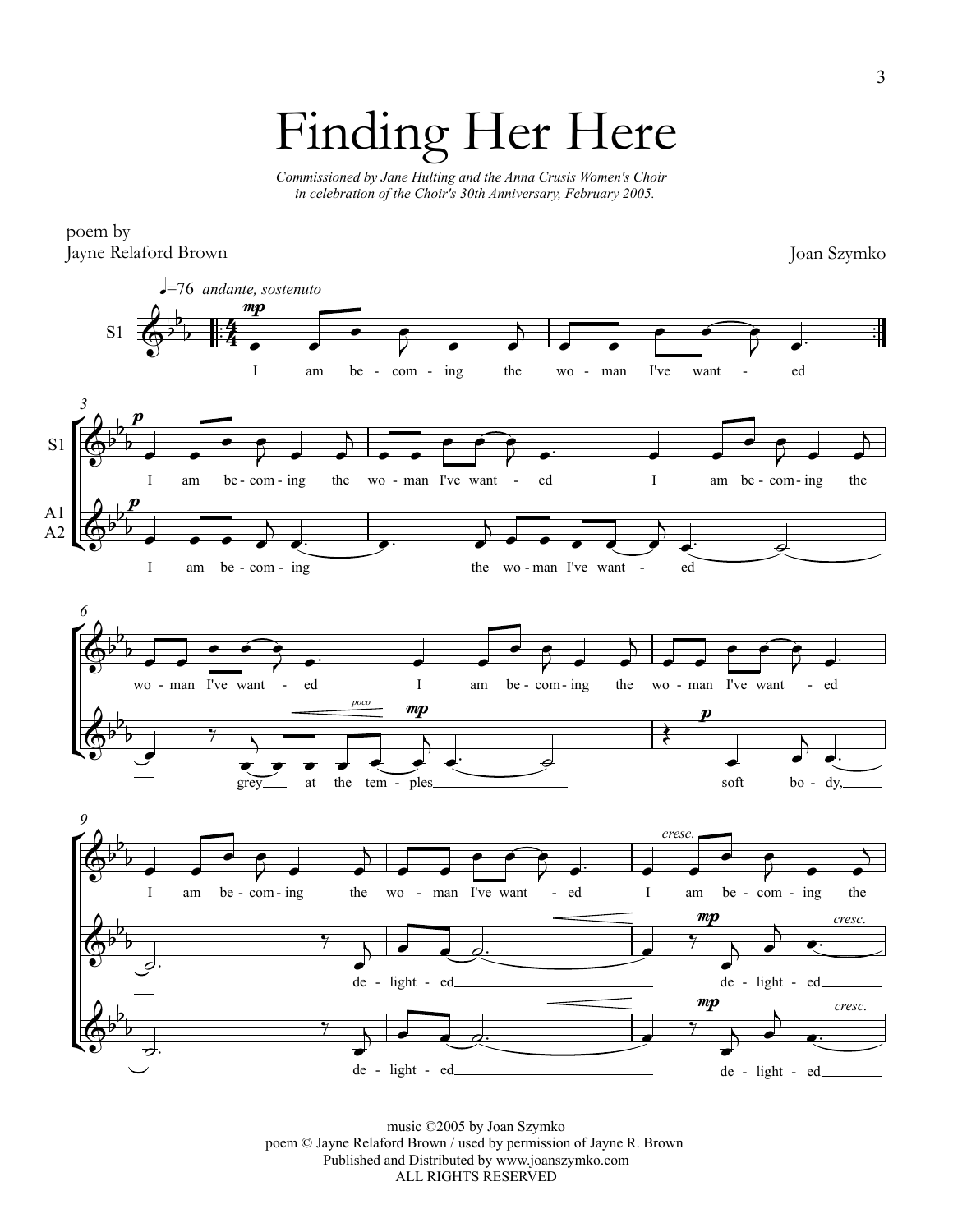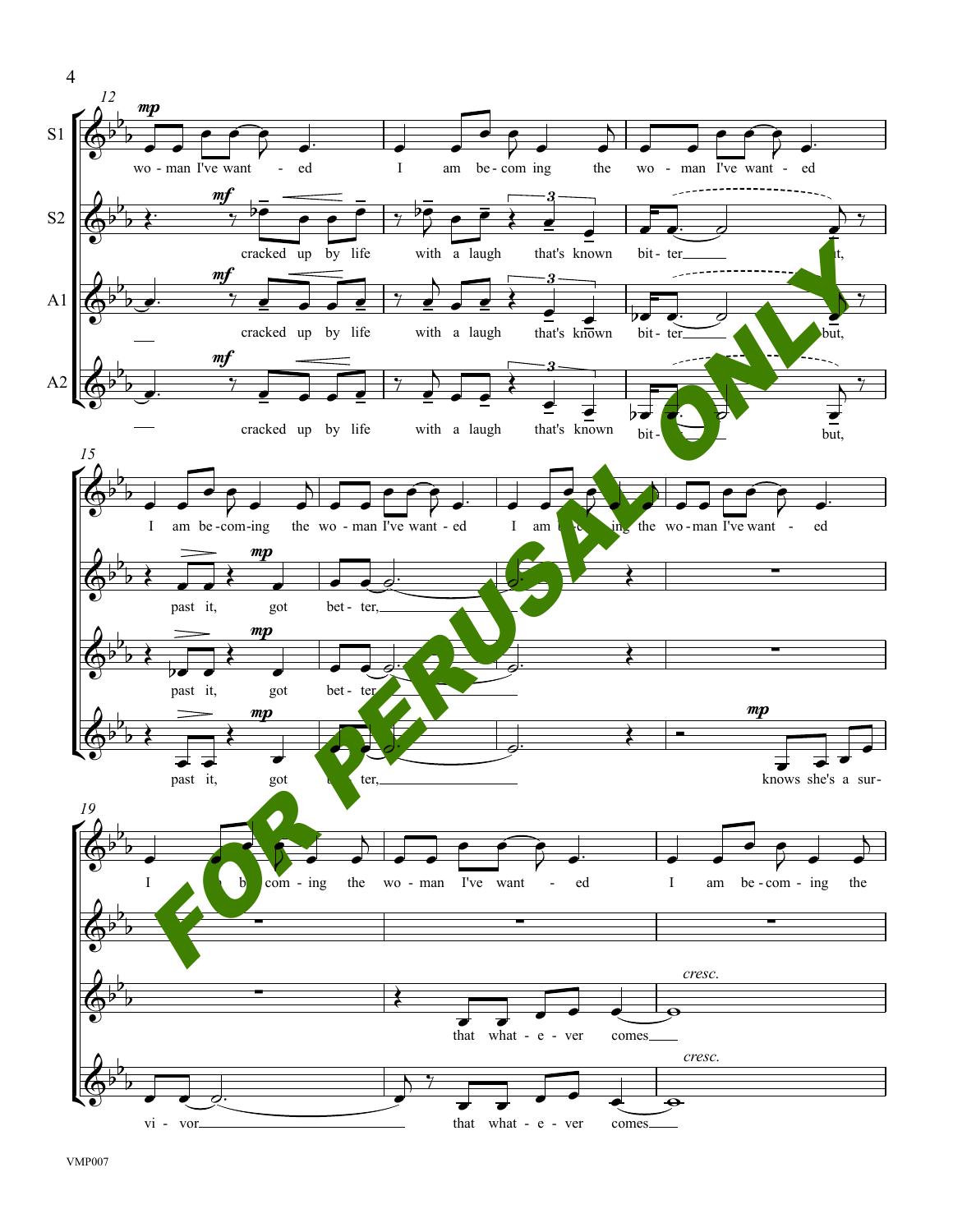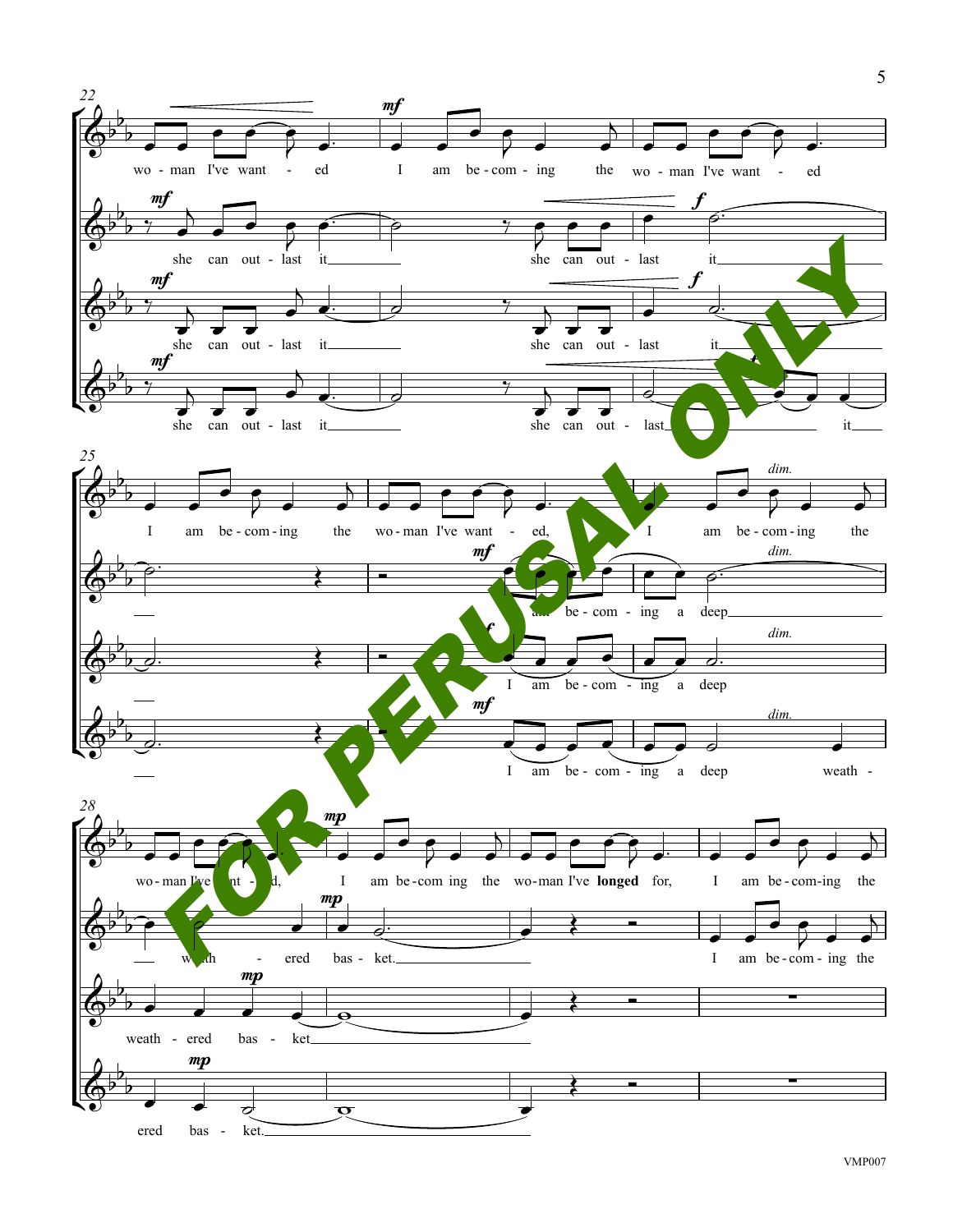

VMP007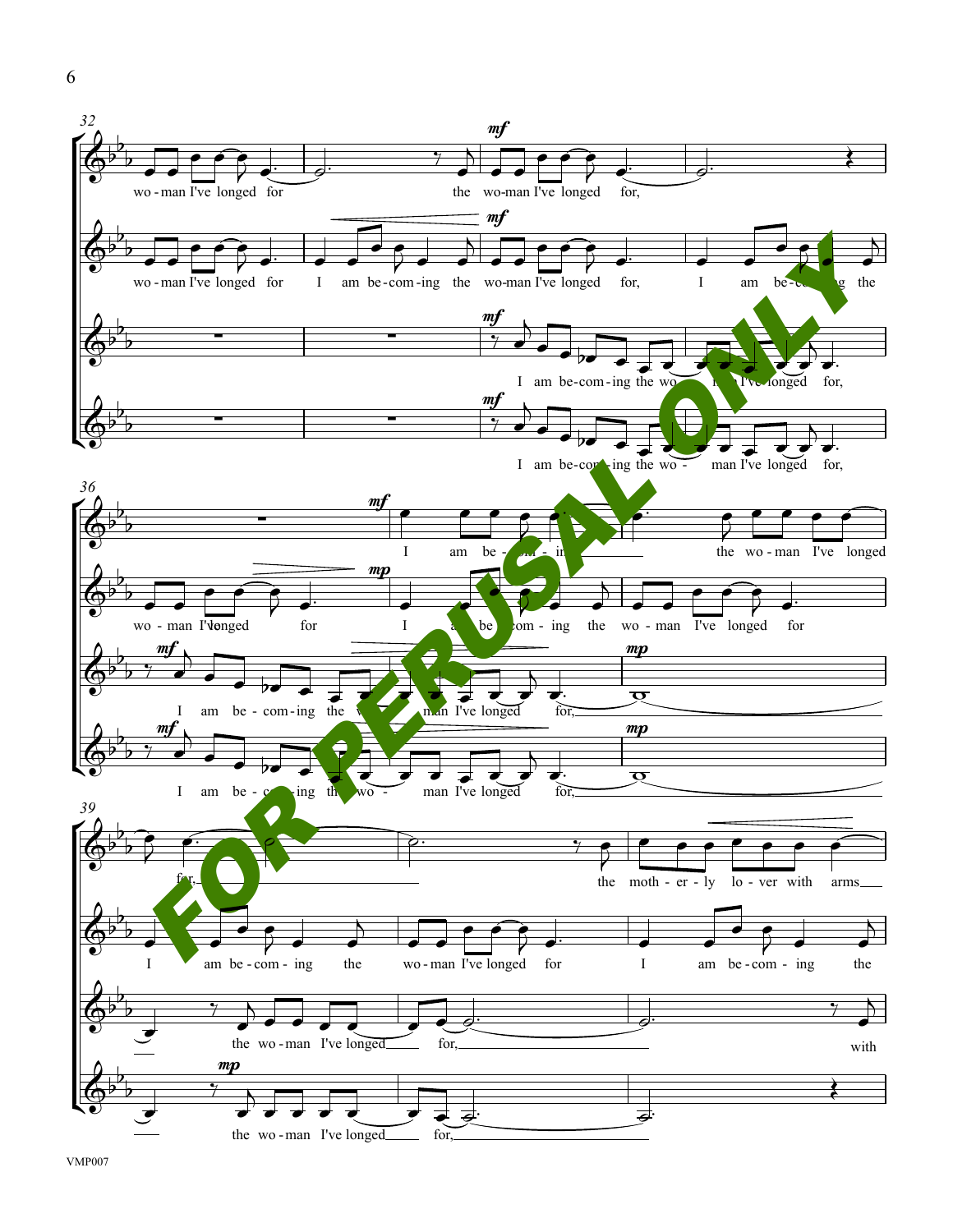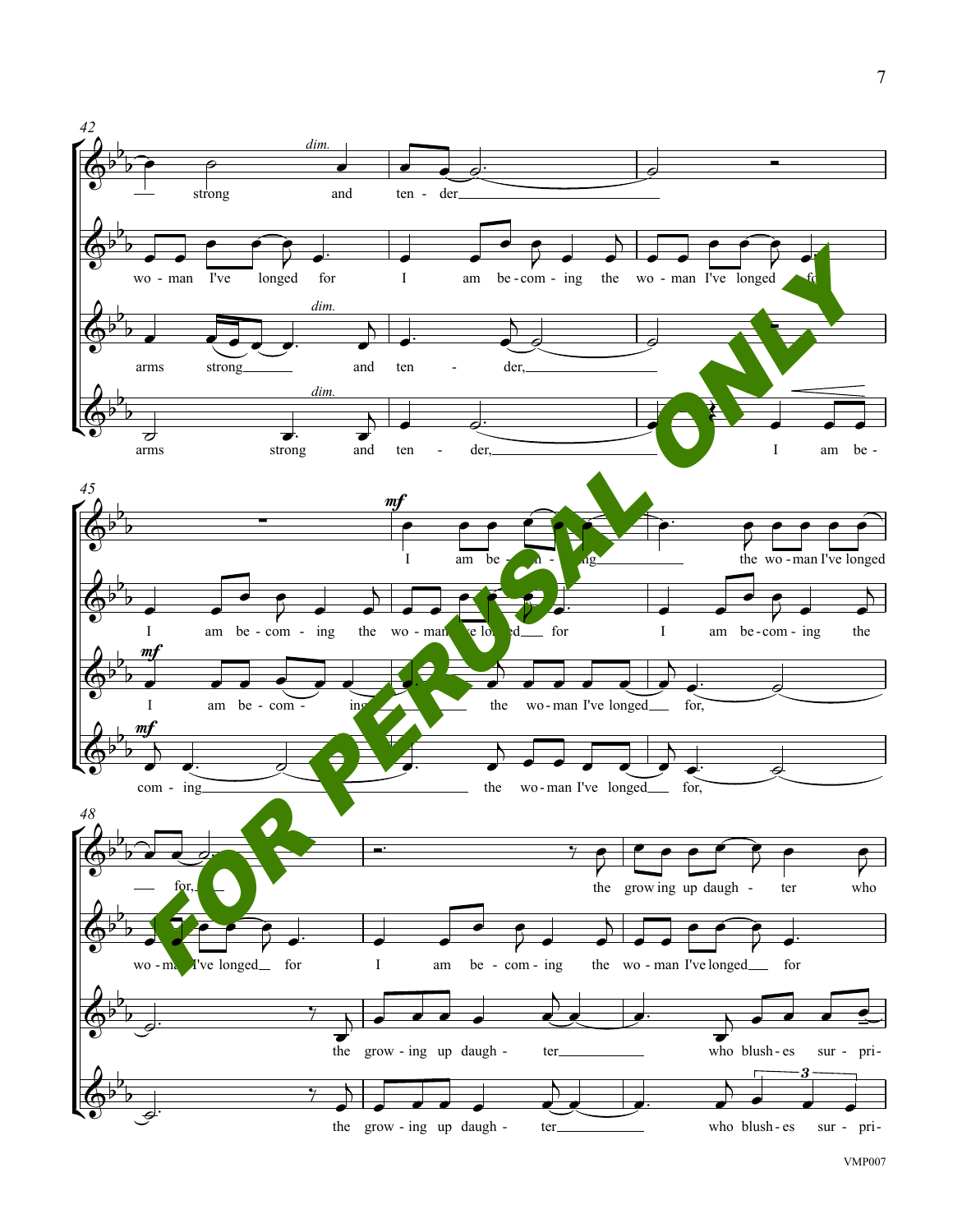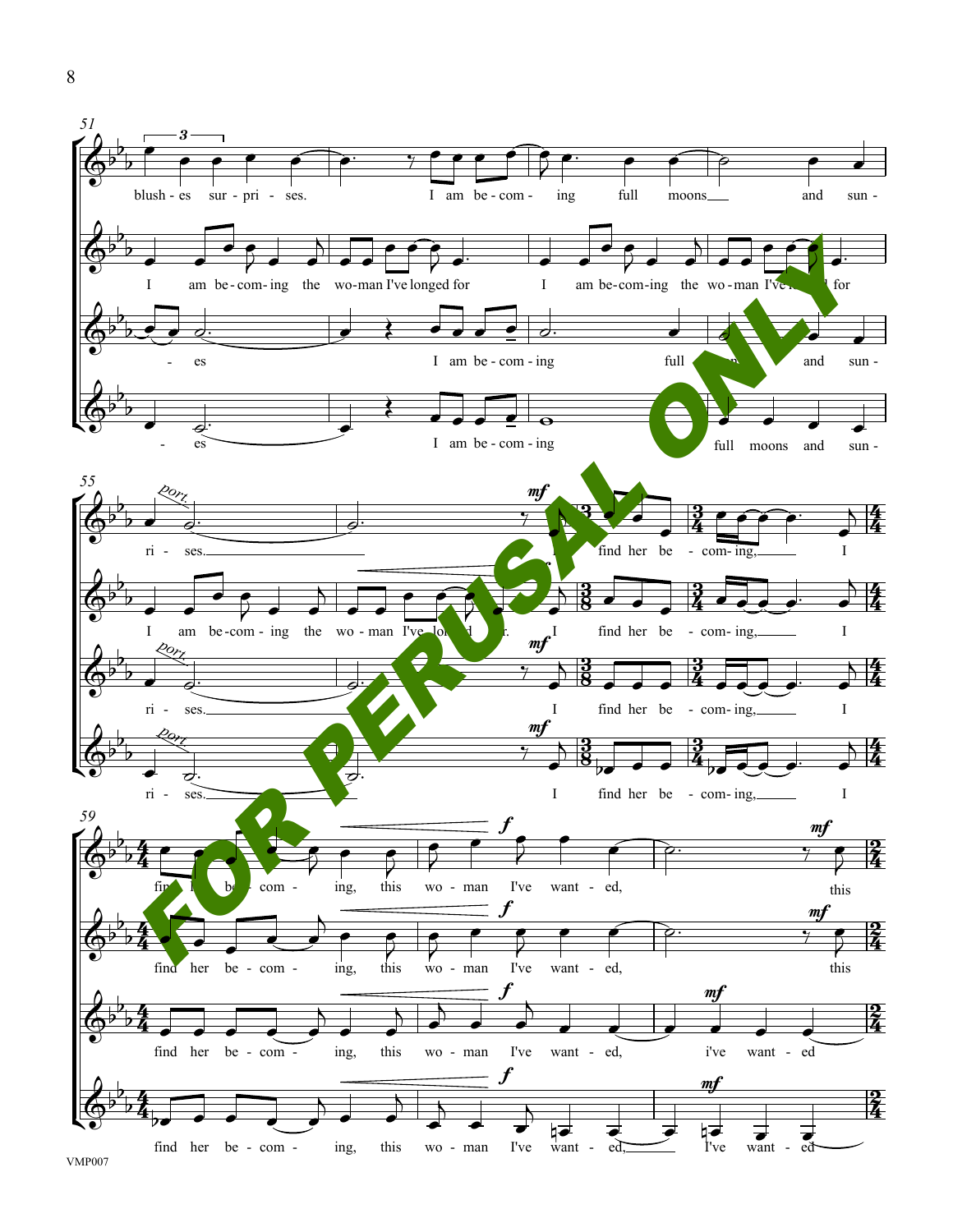

VMP007

9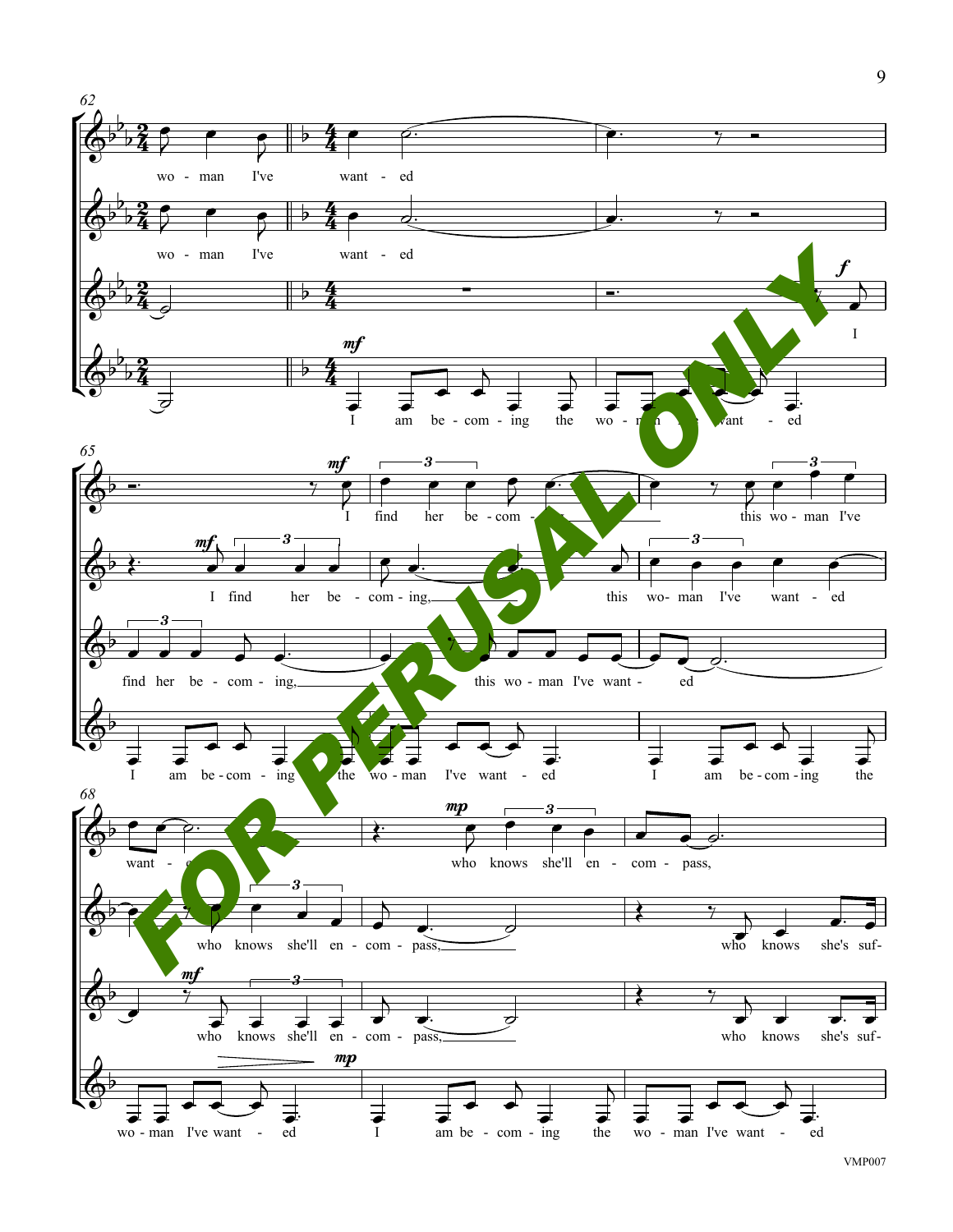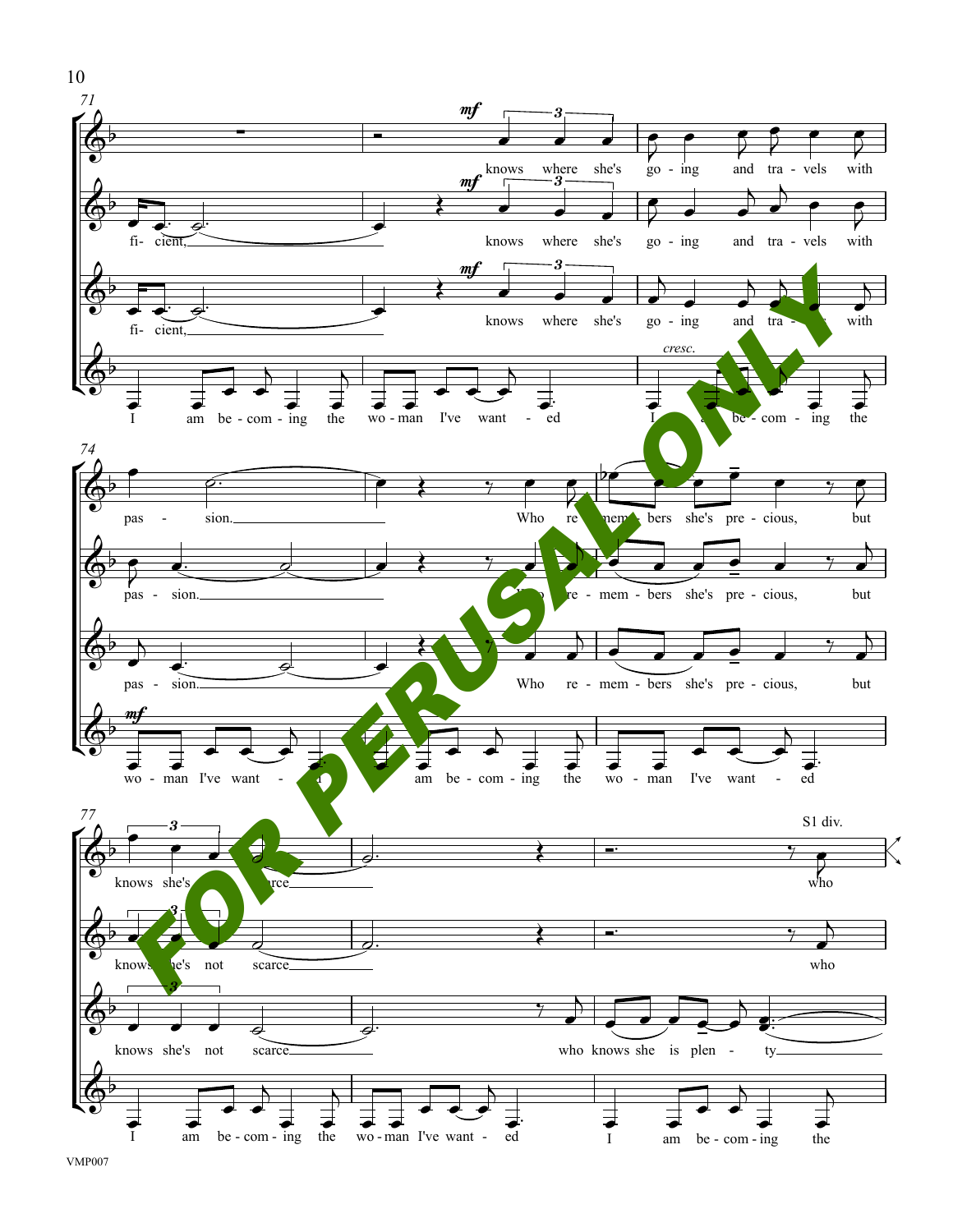

11